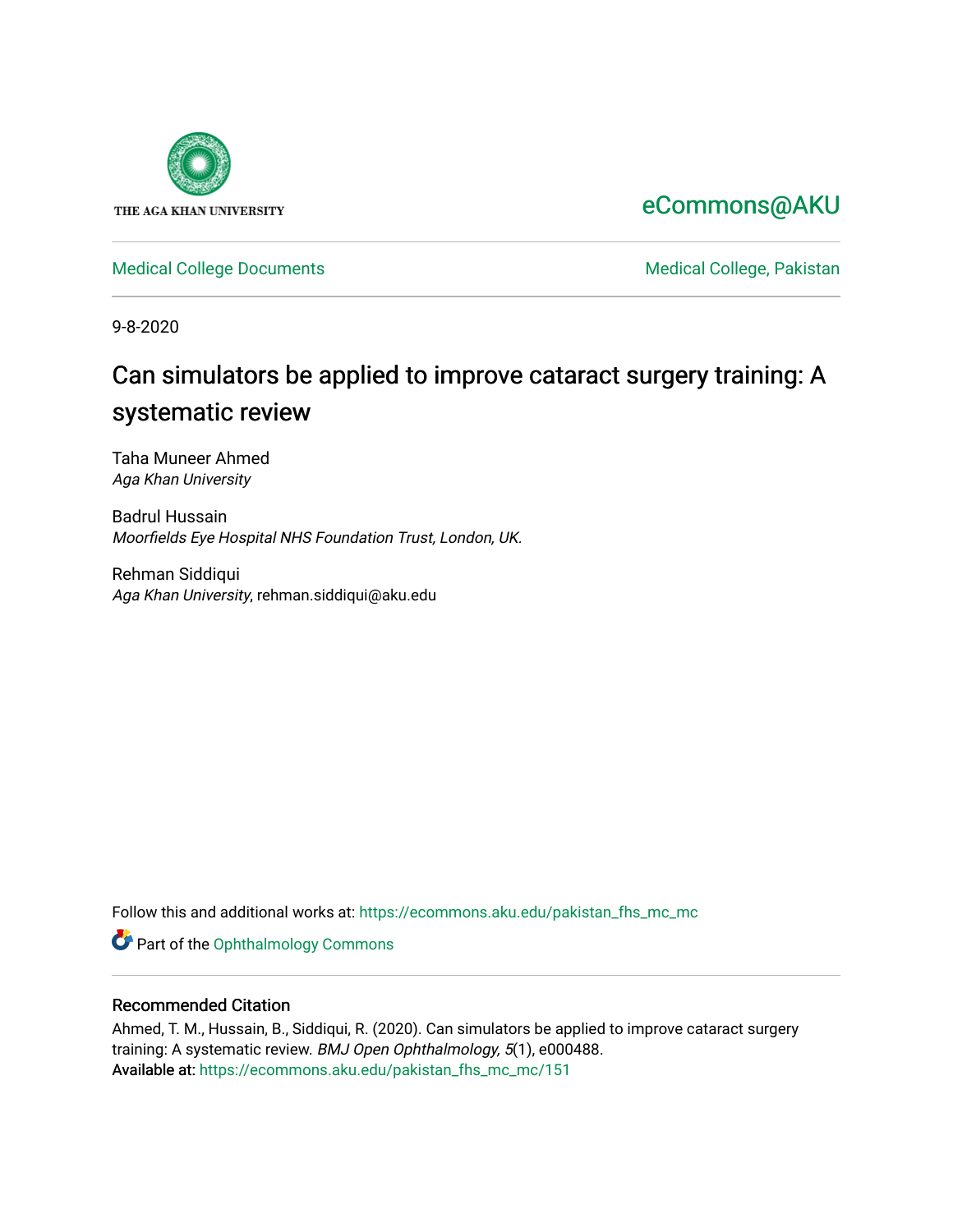## **BMJ Open** Ophthalmology

# **Can simulators be applied to improve cataract surgery training: a systematic review**

TahaMuneer Ahmed  $\bigcirc$  ,<sup>1</sup> Badrul Hussain,<sup>2</sup> M A Rehman Siddiqui  $\bigcirc$  <sup>3</sup>

#### **ABSTRACT**

To cite: Ahmed TM, Hussain B, Siddiqui MAR. Can simulators be applied to improve cataract surgery training: a systematic review. *BMJ Open Ophthalmology* 2020;5:e000488. doi:10.1136/ bmjophth-2020-000488

Received 7 April 2020 Revised 29 June 2020 Accepted 13 August 2020

#### Check for updates

© Author(s) (or their employer(s)) 2020. Re-use permitted under CC BY-NC. No commercial re-use. See rights and permissions. Published by BMJ.

<sup>1</sup> Medical College, Aga Khan University, Karachi, Pakistan 2 Cataract Service, Moorfields Eye Hospital NHS Foundation Trust, London, UK <sup>3</sup>Department of Surgery, Section of Ophthalmology, Aga Khan University Hospital, Karachi, Pakistan

Correspondence to Dr M A Rehman Siddiqui;

rehman.siddiqui@gmail.com

**Objective** The purpose of this paper was to conduct a systematic review of existing literature on simulationbased training of cataract surgery. Available literature was evaluated and projections on how current findings could be applied to cataract surgery training were summarised. The quality of included literature was also assessed.

Methods and analysis The PubMed, Embase and Cochrane Library databases were searched for articles pertaining to simulation training in cataract surgery on 18 November 2019. Selected articles were qualitatively analysed.

Results A total of 165 articles were identified out of which 10 met inclusion criteria. Four studies reported construct validity of the EyeSi simulator. Six studies demonstrated improved surgical outcomes corresponding to training on the simulator. Quality assessment of included studies was satisfactory.

Conclusion Current studies on simulation training in cataract surgery all point towards it being an effective training tool with low risk of study biases confounding this conclusion. As technology improves, surgical training must embrace and incorporate simulation technology in training.

#### **INTRODUCTION**

Surgery is a field that was quick to realise the potential of simulation training and was drawn to the possibility of practising complex procedures without risk to patients. $1-4$  In the past two decades, there has been an emergence of simulation training in many specialties including cardiothoracic, orthopaedic,  $6/6$ laparoscopic $^7$  $^7$  and ophthalmic surgery. $^3$  $^3$ 

Surgical education has traditionally been conducted under the master-apprentice model with the trainee graduating through the model of 'see one, do one, teach one'.<sup>[8](#page-8-5)</sup> This model, however, is limited through its dependence on patients,<sup>[9](#page-8-6)</sup> and high rates of complications among patients used as training cases for residents.<sup>10</sup> Both of these are drawbacks that the use of simulators in training could negate.<sup>2</sup> In recent years, many studies on the use of virtual reality simulators in ophthalmic surgery have been undertaken.<sup>[11](#page-8-9)</sup> Studies on simulated cataract surgeries have primarily attempted to either demonstrate

### **Key messages**

#### What is already known about this subject?

► Individual studies have reported varying results ranging from no improvement to significant improvement in surgical performance of residents trained with simulators.

#### What are the new findings?

► Simulator training is effective at both assessing simulated surgical competency and at reducing the complication rates of surgeries performed by residents who trained on them.

#### How might these results change the focus of research or clinical practice?

► Future studies need to look at simulator-only regimes against non-simulator-only regimes to truly gauge how much of the improvement is due to simulator training.

construct validity of the EyeSi ophthalmic surgical simulator or attempted to demonstrate meaningful skill transfer from the EyeSi to real-life cataract surgery.<sup>11</sup> While studies generally report positive patient-related outcomes and good efficacy of simulated cataract surgery, $12$  a systematic review of current literature is necessary to assess the state of current technology and to evaluate the nuances of which surgeons and residents stand to benefit most from simulation-based cataract surgery training.

This review assesses studies currently available that have evaluated the use of simulators in cataract surgery training.

#### **METHODOLOGY** Literature search

The PubMed, Embase and Cochrane Library were searched using the following keywords: 'cataract surgery', 'phacoemulsification', 'virtual reality', 'EyeSi and 'training'. The searches were conducted on 18 November 2019. References of included studies were evaluated to find potential manuscripts.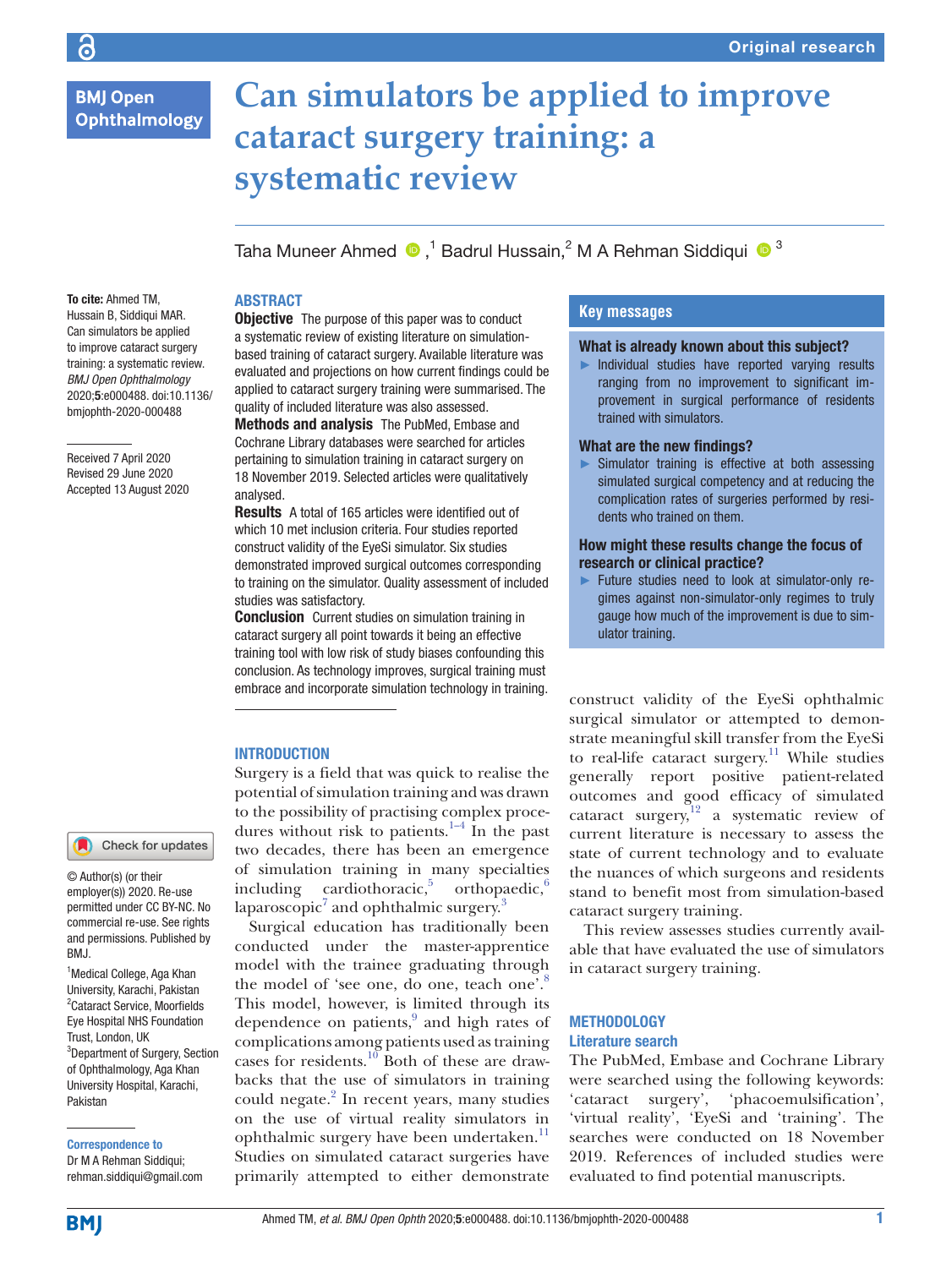

<span id="page-2-0"></span>Figure 1 Flow chart of study selection process.

#### Study selection

Selected studies were abstract reviewed by two authors (MARS and TMA). Both authors then reviewed the entire texts. Articles that were found to be mutually eligible by both authors were included.

#### Data extraction

Data from the articles was extracted into a spreadsheet. The design, skills trained, number and type of participants and outcome measures of each study were extracted. Skills trained on the EyeSi simulator were classified as navigation training, forceps training, bimanual training, antitremor training, capsulorhexis and phacoemulsification. Outcomes were classified as skill assessment, complication rate, skill acquisition and operating time. Data extraction was done by two authors (MARS and TMA).

#### Data terms

'Navigation training' indicates training modules on the EyeSi that involve the trainee moving a probe within the anterior chamber. 'Skill acquisition' refers to outcomes in which the impact of EyeSi training interventions is externally validated against different criteria than ones practised under, for example, Objective Structured Assessment of Cataract Surgical Skill (OSACSS) 'skill assessment' outcomes refer to the ability of the EyeSi to accurately gauge the skill level of users.

#### Risk of bias

The risk of bias of all included studies was gauged in accordance with the Cochrane Handbook.<sup>13</sup> All articles were reviewed by both authors independently and assessed as unclear, low or high risk of bias.

#### Patient and public involvement

Given the nature of this study, it was not possible to involve the public or patients in its development.

#### **RESULTS** Study selection

The initial search identified 165 articles. After abstract screening, 136 articles were removed for being nonophthalmic. A total of 13 remaining articles were evaluated and 3 excluded. The studies that provided qualitative results evaluating the simulator and its effect on training were included. The process is depicted in [figure](#page-2-0) 1.

#### Risk of bias

Only the study from Staropoli  $et al^{14}$  $et al^{14}$  $et al^{14}$  had all bias items identified as low risk. The study by Staropoli *et al* was also the only study that had a protocol which enabled appraisal of its reporting bias. There were three single group studies for which assessment of allocation bias and performance bias was not feasible.<sup>15–17</sup> The summary of bias assessment is illustrated in [figure](#page-3-0) 2.

#### Study characteristics

All included studies were published between 2012 and 2019. All studies were conducted using the EyeSi simulation program. McConnel *et al*<sup>[18](#page-8-14)</sup> used the capsulorhexis intensive training curriculum add-on of EyeSi to specifically train residents for capsulorhexis. The study characteristics are summarised in [table](#page-3-1) 1.

#### Summary of results

Ten studies were deemed pertinent in answering the query of this literature search on how simulators can be used in the training of cataract surgery. Results show that the EyeSi Surgical Simulator can be used to train and to assess cataract surgery performance. Details of each study are summarised in [table](#page-4-0) 2.

Of the 10 studies, 4 evaluated the ability of the simulator to accurately discriminate between novice and experienced surgeons and the ability of the simulator to correlate real-life performance with simulation performance.<sup>15 17 19 20</sup> These studies correlated participant scores on the EyeSi with parameters gauging real-life surgical experience of the participants. These studies established construct validity. The navigation training, forceps training, bimanual training and capsulorhexis models were the most extensively tested modules of the construct validity studies.

The remaining six studies assessed the impact that training on the EyeSi had on surgeon performance during real life surgery. These studies gauged the impact by the number of complications incurred in real-life cataract operations before and after formal training of participants on the EyeSi. Results showed a decrease in the complication rate conducted by surgeons with prior training on the EyeSi. Jacobsen *et al* looked at posterior capsular rupture (PCR) rates and McConnel *et al* looked at errant continuous curvilinear capsulorhexis (CCC) rates. Pokroy *et al* did not find a significant difference in complication rates of EyeSi-naïve versus EyeSi-trained residents.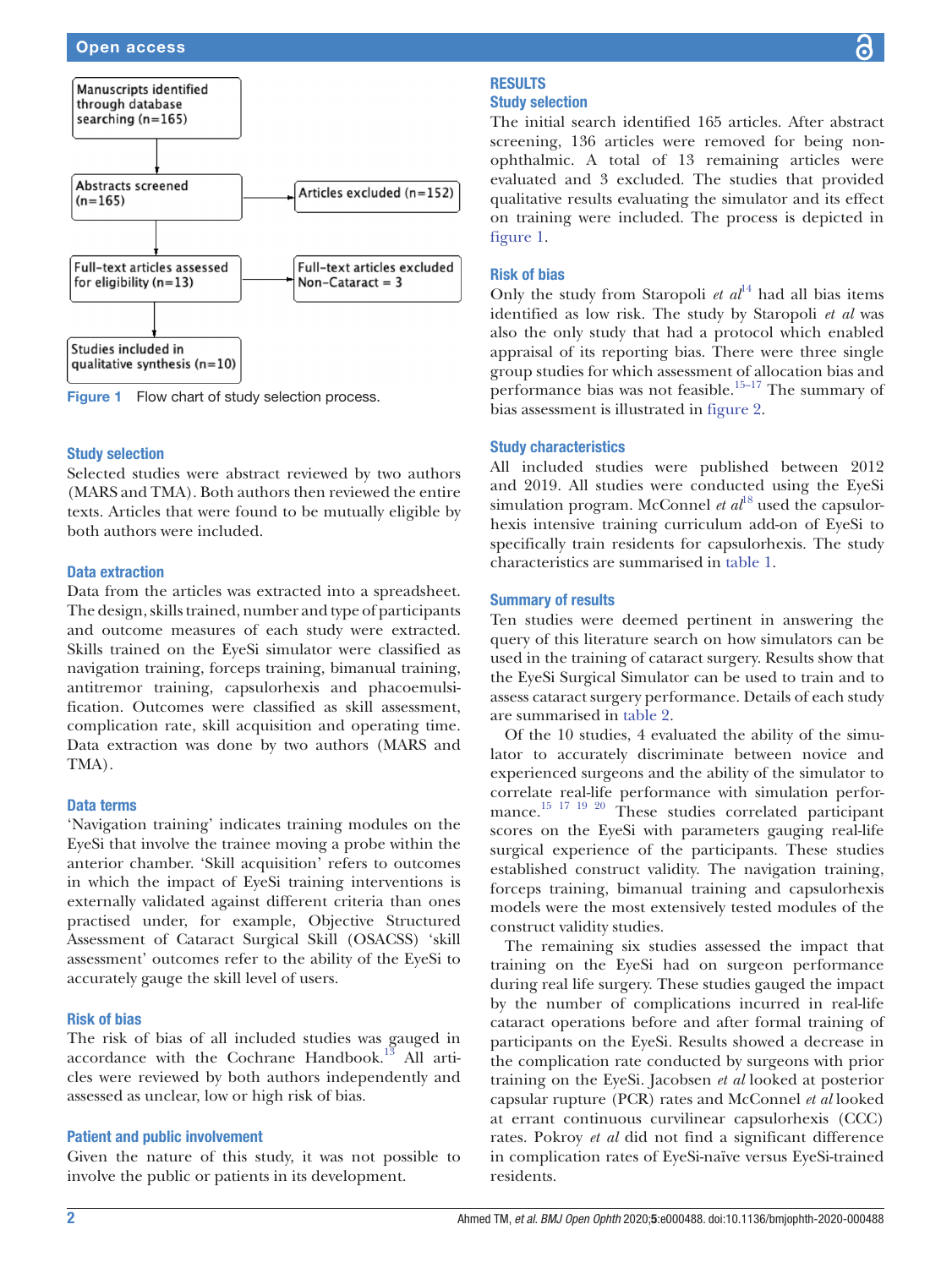

<span id="page-3-0"></span>Figure 2 Risk of bias summary. Green circle=lowrisk of bias; blank=unclearrisk of bias/not applicable to the study design; red circle=highrisk of bias. Software used: Review Manager V.5.3 (The Nordic Cochrane Centre, The Cochrane Collaboration, Copenhagen, Denmark).

#### Description of individual studies Validity studies

Jacobsen *et al*<sup>[15](#page-8-13)</sup> investigated how performance on the EyeSi simulator correlates with real-life cataract surgery performance. The study consisted of 19 surgeons of varying surgical experience. The participating surgeons performed three real-life phacoemulsification procedures and were graded on them according to the OSACSS criteria. The participants were then immediately evaluated on a prevalidated simulation test on the EyeSi. Results showed a statistically significant correlation between the simulator performance score and the mean OSACSS score across all experience levels with a Pearson's correlation of 0.65 (p= $\hat{0.003}$ , R<sup>2</sup>=0.42).

Bozkurt *et al*<sup>[19](#page-8-15)</sup> conducted a study evaluating if real-life surgical experience correlates with scores in the EyeSi cataract surgery simulator. A total of 16 participants were divided into three groups based on the number of cataract surgeries they had performed in the past. All participants performed and were graded on multiple

<span id="page-3-1"></span>

| Group attributes of included studies<br><b>Table 1</b> |                  |                                 |
|--------------------------------------------------------|------------------|---------------------------------|
| <b>Study attributes</b>                                | Studies (number) | <b>Participants</b><br>(number) |
| All studies                                            | 10               | 453                             |
| Study design                                           |                  |                                 |
| <b>Construct validity</b>                              | 4                | 76                              |
| Surgical outcomes                                      | 6                | 377                             |
| Participants*                                          |                  |                                 |
| Residents                                              | 6                | 137                             |
| Surgeons                                               | 5                | 316                             |
| Skills trained                                         |                  |                                 |
| Navigation training                                    | 6                | 116                             |
| Forceps training                                       | 5                | 94                              |
| <b>Bimanual training</b>                               | 6                | 116                             |
| Antitremor training                                    | 6                | 116                             |
| Capsulorhexis                                          | 8                | 168                             |
| Phacoemulsification                                    | 5                | 84                              |
| Years of publication                                   |                  |                                 |
| 2012-2016                                              | 2                | 58                              |
| 2016-2019                                              | 8                | 395                             |
|                                                        |                  |                                 |

\*One study included both residents and surgeons resulting in the given overlap in study numbers.

simulated cataract surgeries on the EyeSi. Their scores on the simulator were then correlated with the experience group they fell under. Results showed that the more experienced group was found to have significantly different scores than the less experienced groups (p=0.009). Notably, the groups of physicians with less experience exhibited greater improvement over the course of their trial on the EyeSi indicating shorter learning curves for novices.

Rohipoor *et al*<sup>[20](#page-8-16)</sup> correlated the performance of 30 residents on the EyeSi during early residency with surgical experience and scores in their final year of residency. Surgical experience in their final year was gauged by the total number of phacoemulsification surgeries performed as the primary surgeon along with their scores on prevalidated Global Rating Assessment of Skills in Intraocular Surgery (GRASIS) evaluation forms during their final year. There was a significant correlation between the capsulorhexis task score on the simulator in early residency and the total number of cataract surgeries performed in their final year of residency (r=0.74, p=0.008).

A study conducted by Thomsen *et al*<sup>[17](#page-8-17)</sup> showed a correlation between a proficiency-based test on the EyeSi to real-life performance measured by motion-tracking software of cataract surgical videos. Eleven surgeons were recorded performing three standard cataract surgeries and then graded by validated motion tracking software. The motion tracking score was calculated by multiplying path length with the number of movements. A lower score indicated better surgical prowess. Results showed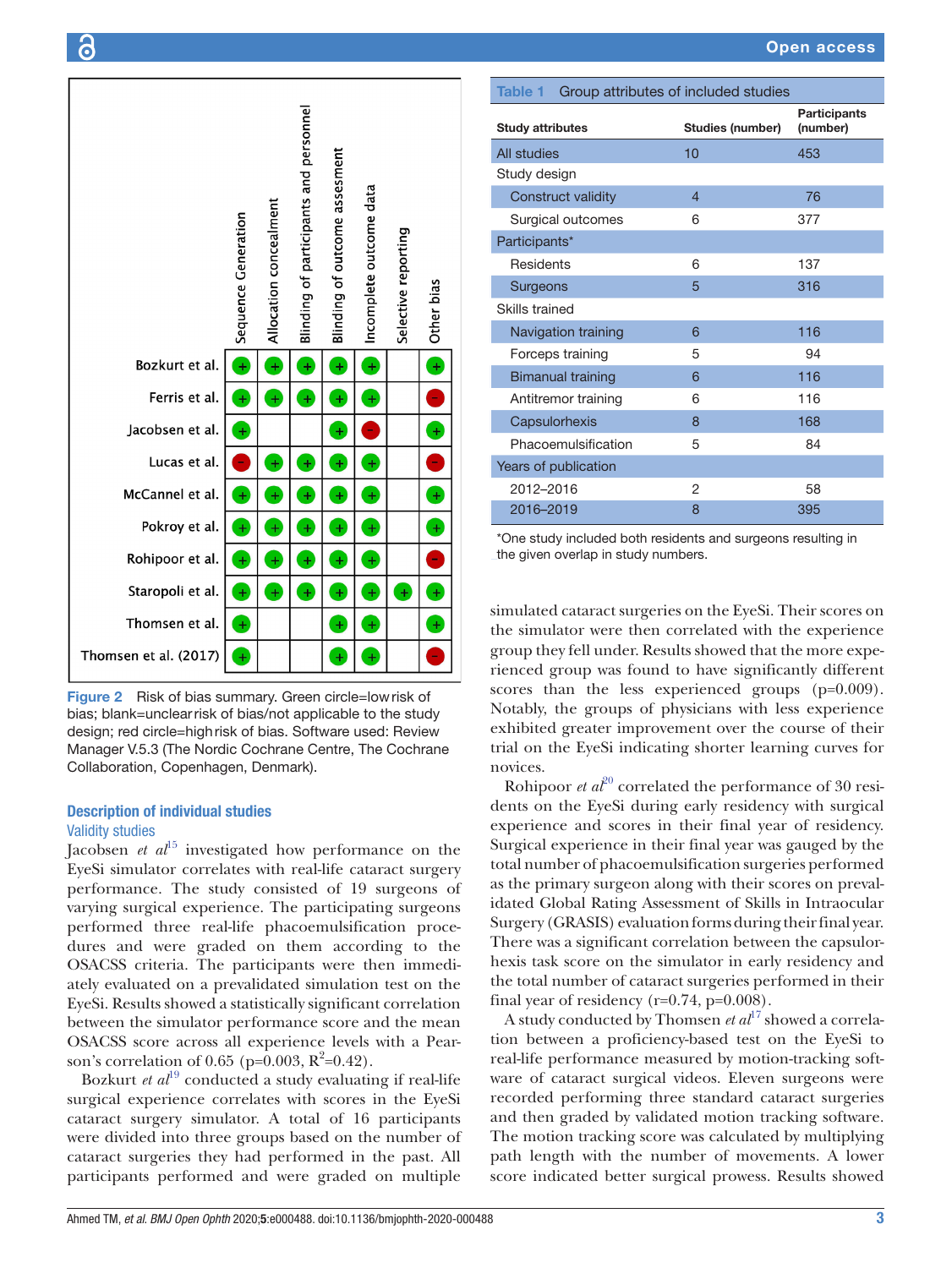<span id="page-4-0"></span>

| Table 2                       | Overview of individual study attributes                                                                                                              |                                    |                                                                                                                              |                                                                                                                                                                                    |                                                                                                                                                                                                                                                                                                            |
|-------------------------------|------------------------------------------------------------------------------------------------------------------------------------------------------|------------------------------------|------------------------------------------------------------------------------------------------------------------------------|------------------------------------------------------------------------------------------------------------------------------------------------------------------------------------|------------------------------------------------------------------------------------------------------------------------------------------------------------------------------------------------------------------------------------------------------------------------------------------------------------|
| Study                         | Skills trained                                                                                                                                       | Study type                         | Participants                                                                                                                 | Measured outcomes                                                                                                                                                                  | Summary of effect                                                                                                                                                                                                                                                                                          |
| Jacobsen et al <sup>15</sup>  | Phacoemulsification<br>Bimanual training<br>Capsulorhexis<br>Navigation<br>Antitremor<br>Forceps                                                     | Single group                       | 19 surgeons                                                                                                                  | Correlation between OSACSS scores OSACSS scores correlated to EyeSi<br>and EyeSi scores<br>(Validity)                                                                              | $scores$ ( $p=0.003$ )                                                                                                                                                                                                                                                                                     |
| Ferris et $a^{l^2}$           | $\frac{1}{2}$                                                                                                                                        | Retrospective cohort study         | 265 surgeons                                                                                                                 | PCR rates pre and post EyeSi<br>(Surgical outcomes)                                                                                                                                | 38% reduction in PCR rates following<br>EyeSi implementation (p=0.003)                                                                                                                                                                                                                                     |
| Bozkurt et al <sup>19</sup>   | Navigation training<br>Antitremor training<br>Bimanual training<br>Forceps training,<br>Capsulorhexis                                                | Non-randomised group<br>comparison | 3 surgeons<br>6 PGY2<br>7 PGY1                                                                                               | 1. Mean scores in the capsulorhexis<br>Performance improvement<br>Non-dominant hand<br>Mature cataract<br>module<br>(Validity)<br>$\overline{\mathbf{a}}$<br>က်<br>$\overline{4}$  | PGY1 <pgy2<surgeons<br>PGY1<pgy2<surgeons<br>PGY1<pgy2<surgeons<br>Surgeons<pgy2<pgy1<br>÷,<br/>2<br/>2<br/>2<br/>2<br/>2<br/>3<br/>2<br/>2<br/>2<br/>2<br/>2<br/>2<br/>2<br/>3<br/>2<br/>2<br/>3<br/>2<br/>3<br/><br/><br/><br/>3</pgy2<pgy1<br></pgy2<surgeons<br></pgy2<surgeons<br></pgy2<surgeons<br> |
| Staropoli et al <sup>14</sup> | Navigation, Bimanual<br>Phacoemulsification<br>Antitremor training<br>Capsulorhexis,<br>training                                                     | Non-randomised group<br>comparison | 11 PGY3 residents trained prior<br>11 PGY3 residents trained after<br>the instalment of the EyeSi<br>to EyeSi implementation | Posterior capsule rupture<br>Retained lens fragment<br>Zonular dehiscence<br>(Surgical outcomes)<br>Vitreous prolapse<br>Endophthalmitis<br><b>IOL</b> dislocation<br>Return to OR | Complication rate in the simulator<br>trained was 2.1% vs 5.1% in the<br>simulator-naïve (p=0.037)                                                                                                                                                                                                         |
| Lucas et a $l^{22}$           | Phacoemulsification<br>Capsulorhexis,                                                                                                                | Non-randomised group<br>comparison | 7 PGY2 pre EyeSi<br>7 PGY2 post EyeSi                                                                                        | Nucleus fragment dislocation rate<br>Posterior capsule rupture rate<br>Extracapsular conversion rate<br>(Surgical outcomes)<br>Aphakia rate                                        | trained residents was lower (p=0.031)<br>Complication rate among the EyeSi                                                                                                                                                                                                                                 |
| Rohipoor et al <sup>20</sup>  | Navigation training,<br>Antitremor training<br>Bimanual training<br>Forceps training,<br>Capsulorhexis                                               | Retrospective cohort study         | 30 residents                                                                                                                 | Relationship between EyeSi scores<br>performance measures in the final<br>in early residency and surgical<br>year of residency<br>(Validity                                        | and navigation training scores on the<br>Correlation between forceps training<br>simulator with total GRASIS scores                                                                                                                                                                                        |
| Thomsen et $a^{17}$           | Phacoemulsification (divide<br>Navigation training<br>Antitremor training<br>Bimanual training<br>Forceps training,<br>Capsulorhexis<br>and conquer) | Single group                       | 11 surgeons                                                                                                                  | Motion tracking scores<br>EyeSi simulator scores<br>(Validity)                                                                                                                     | The two scores were strongest<br>correlated (p=0.017)                                                                                                                                                                                                                                                      |
|                               |                                                                                                                                                      |                                    |                                                                                                                              |                                                                                                                                                                                    | Continued                                                                                                                                                                                                                                                                                                  |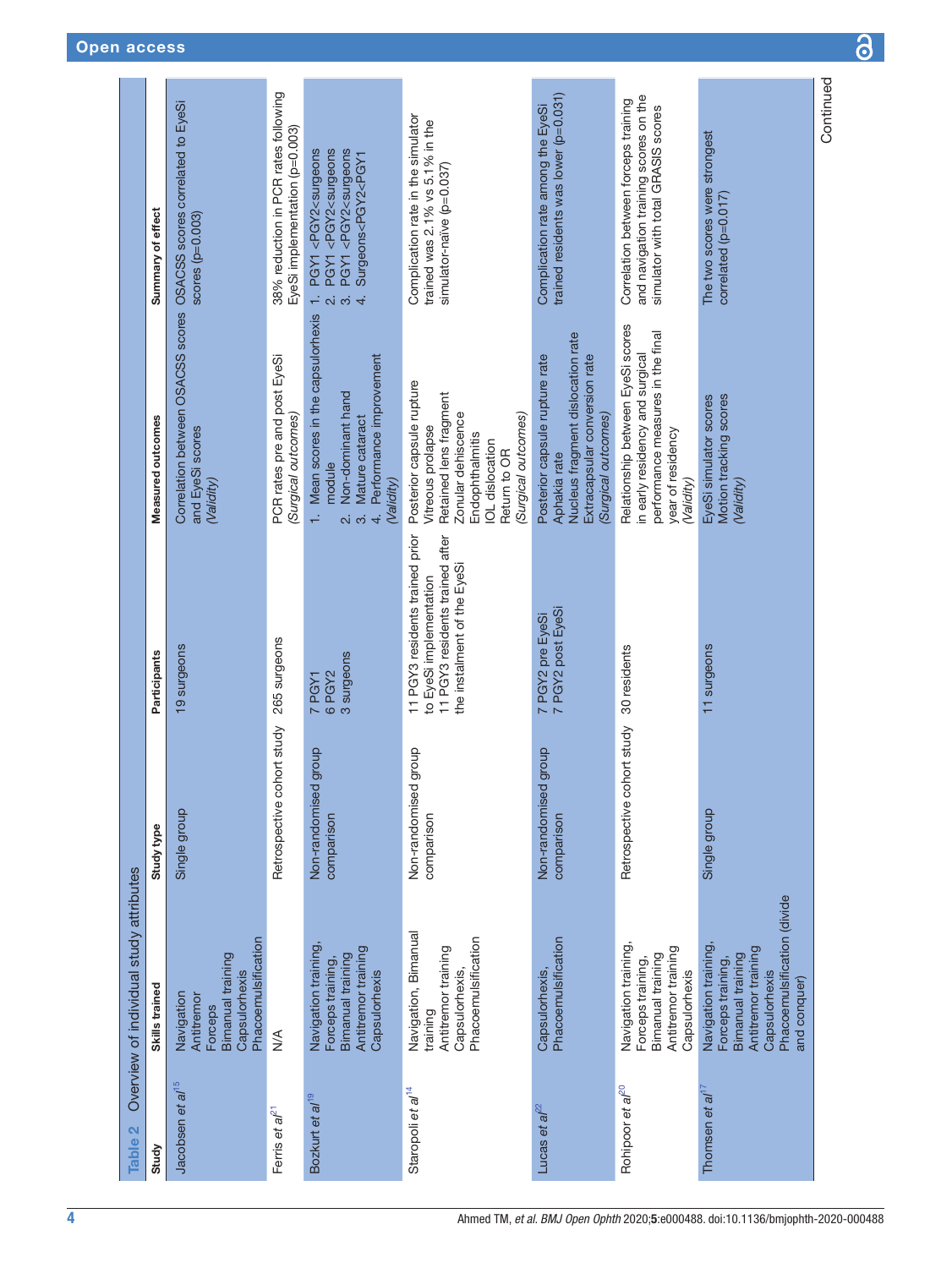a strong inverse correlation (p=0.013) between scores on the EyeSi proficiency test and the motion-tracking score.

#### Surgical outcomes studies

Six studies assessed the impact training on the EyeSi had on surgeon performance in the operating room.<sup>1416 18 21-23</sup> These studies gauged the impact by the number of complications incurred in real-life cataract surgery before and after formal training of participants on the EyeSi.

Ferris *et al*<sup>21</sup> conducted a retrospective audit of first and second-year trainees' PCR rates over 7years across 29 National Health Service ophthalmology units. Participating centres were contacted to ascertain the date when their surgeons had access to an EyeSi machine. All 16871 operations by 265 surgeons were classified as before, after or no access to EyeSi. There was a 38% reduction in the first and second-year trainees' unadjusted PCR rates from 4.2% in 2009 prior to EyeSi to 2.6% in 2015 for surgeons with access to an EyeSi.

Staropoli *et al*<sup>[14](#page-8-12)</sup> conducted a study evaluating cataract surgery complication rates of 11 EyeSi-trained residents vs 11 EyeSi-naïve residents at the same institute from the prior year. A sample size of 501 surgeries for the simulator trained and 454 surgeries for the simulator naive residents were analysed. The complication rate in the simulator-trained group was 2.1% compared with 5.1% for the simulator naïve. This was a statistically significant difference (p=0.037).

Lucas *et*  $a^{\ell^2}$  conducted a study investigating the complication rates of the first 10 cataract surgeries by two groups of second-year residents. Group 1 had no experience with EyeSi and group 2 had intermediate-level experience with EyeSi. Both groups consisted of seven residents each. A total of 140 surgeries were analysed, 70 by each group. The total number of complications was 19 (27.14%) in group 1 and 9 (12.86%) in group 2. This was a statistically significant reduction (p=0.031).

A study conducted by Pokroy *et al*<sup>[23](#page-8-20)</sup> found that training residents on the EyeSi simulator shortened their learning curve when exposed to real surgeries. The study analysed the posterior capsular rupture rate and operation duration of the first 50 cataract surgeries by two groups of residents at a single residency programme. The first group consisted of residents trained before the introduction of the EyeSi and the second group consisted of residents trained with the EyeSi following its introduction to the programme. Results showed that out of the 500 surgeries conducted by each group there were 40 PCR in group 1 and 35 in group 2. Notably, however, the simulator trained residents had higher PCR rates during their first 25 operations  $(10\%)$  than the simulator-naïve group (8.8%). Through cases 26–50 however, these numbers dropped to 7.2% and 3.6%, respectively. While the overall complication rate was not significantly different between the two, simulator-trained residents showed shorter learning curves than their simulator-naïve counterparts.

McCannel *et al*<sup>18</sup> compared the rate of errant CCCs during a simulator-trained and simulator-naïve group of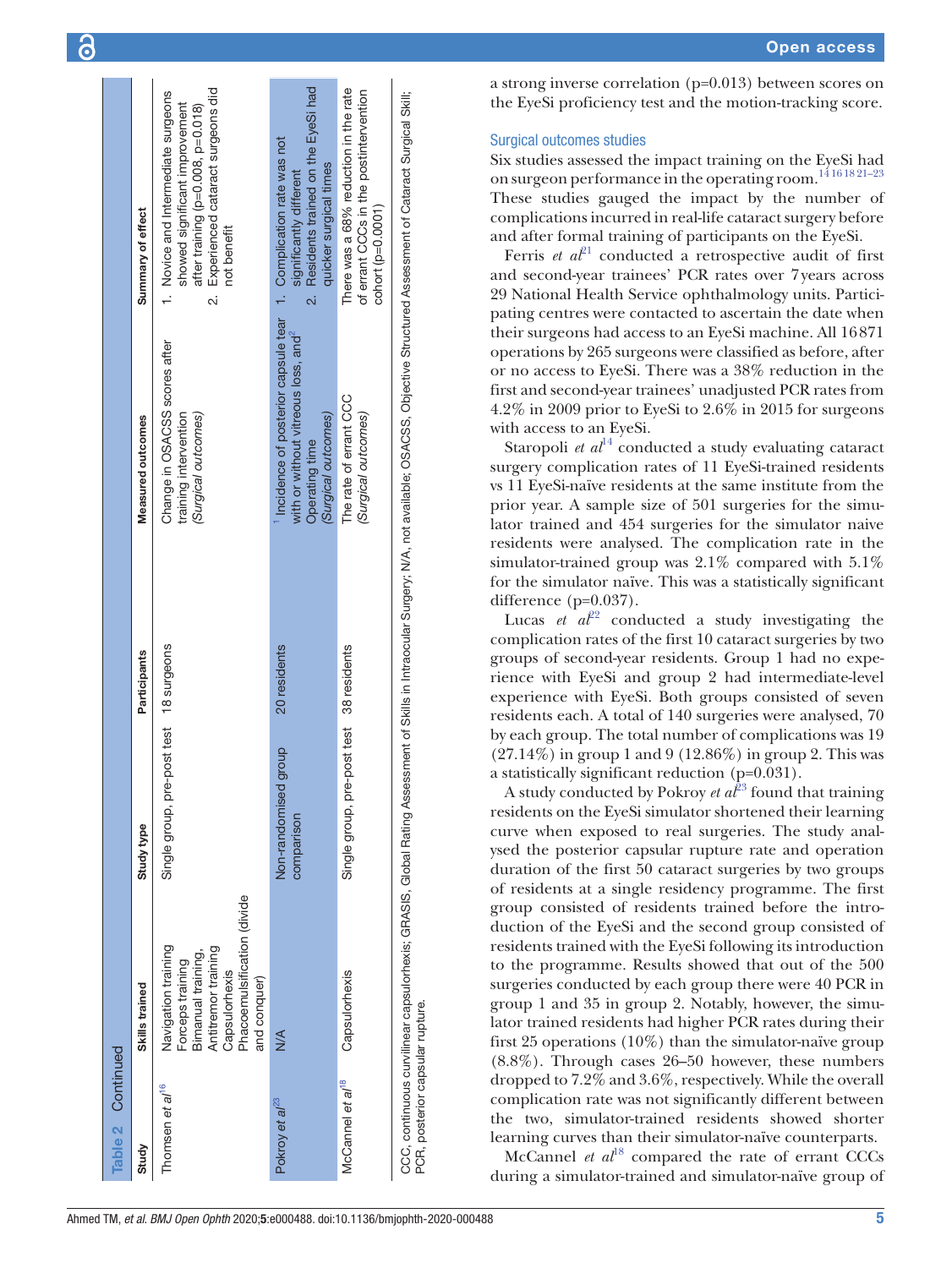residents. Errant CCCs were defined as attending physician take-over, radialisation of the CCC or conversion to a can opener capsulorhexis. A total of 1037 consecutive cataract surgeries performed at Harbor-UCLA Medical Center. The baseline cohort consists of 434 cataract surgeries performed prior to EyeSi intervention. The postintervention cohort consisted of 603 cataract surgeries performed during the following 2 years. There were 68 (15.7%) errant CCCs in the baseline cohort and 30  $(5.0\%)$  errant CCCs (p<0.0001) in the postintervention cohort. This corresponded to a 3.2-fold or 68% reduction in the rate of CCCs following the induction of EyeSi training into the residency programme.

Thomsen *et al*<sup>[16](#page-8-21)</sup> conducted a study in which 18 cataract surgeons of varying experience (novice: 0 surgeries, intermediate 0–75, experienced 75–999, expert >1000) were graded according to the OSCASS criteria during three cataract surgeries before and three cataract surgeries after a training intervention on the EyeSi. The simulation intervention consisted of achieving a passing score on the EyeSi simulator. The three surgeries before and after the intervention were graded on the OSACSS scale and results were compared. A comparison of results showed novice and intermediate surgeons showing improvements of 32% and 38%, respectively, after virtual reality training (p=0.008and p=0.018). Experienced and expert cataract surgeons did not see a statistically significant improvement from simulator training.

#### **DISCUSSION**

In the adoption of any new instrument, its validity must be proven. Gallagher *et*  $a^{24}$  $a^{24}$  $a^{24}$  define six criteria to gauge validity:

- 1. Face validity: will the instrument measure what it is supposed to measure? A subjective validation.
- 2. Content validity: an estimate of the validity of a testing instrument based on detailed examination of test contents. A rigorous subjective validation.
- 3. Construct validity: an evaluation of the degree of a testing instrument to identify the quality it was designed to measure. Often gauged by the ability of an instrument to differentiate novices from experts.
- 4. Concurrent validity: an evaluation in which the relationship between the test scores and the scores on another instrument purporting to measure construct are compared.
- 5. Discriminate validity: an evaluation that reflects the extent to which the scores generated by the assessment tool correlate with factors with which they should correlate.
- 6. Predictive validity: the extent to which the scores on a test are predictive of actual performance.

Face and content validity are proven in the early stages of instrument development and are not significantly consequential[.24](#page-8-22) Establishing construct and concurrent validity is the first step in the adoption of simulators to current surgical training programmes and assessment

criteria. Four studies in current literature showed that the EyeSi has concurrent validity.[15 17 19 20](#page-8-13)

Jacobsen *et al*<sup>15</sup> correlated scores from the OSACSS criteria and found that participants' OSACSS scores correlated with EyeSi scores across all experience levels. Rohipoor *et al*<sup>20</sup> correlated GRASIS scores with EyeSi proficiency scores. Motion tracking-based grading of cataract surgeries was also found to be correlated with EyeSi scores by Thomsen *et al*. [17](#page-8-17) Lastly, the total number of surgeries performed by surgeons was also correlated with their EyeSi scores by Bozkurt *et al*. [19](#page-8-15) Through this the concurrent validity of the EyeSi cataract simulator was validated across four independent indices: OSCASS, GRASIS, motion-tracking grading and surgical experience.

Specific modules of the EyeSi were also construct validated. The capsulorhexis module, in particular, was validated by both Rohipoor *et al*<sup>20</sup> and Bozkurt *et al*<sup>[19](#page-8-15)</sup> which showed that EyeSi was able to accurately differentiate between novice and experienced surgeons. Capsulorhexis is generally believed to be the most accurately simulated step currently available in the EyeSi cataract simulator $^{18}$  $^{18}$  $^{18}$  and these findings corroborate that belief. Antitremor and forceps training on the EyeSi were also individually construct validated against GRASIS scores by Rohipoor *et al*. [20](#page-8-16)

Of all included studies, only Rohipoor  $et al^{15\,17\,19\,20}$  established predictive validity through looking at how EyeSi scores of residents in early residency positively correlated with performance in their final year of residency.

These findings demonstrate that individual models of the EyeSi are independently correlated to established indices. Further analysis of which specific models are most strongly correlated with real-life performance could yield valuable information on how to further optimise both EyeSi grading software.

Building on the growing body of evidence supporting construct and concurrent validity of the EyeSi, numerous ophthalmic residency programmes have recently incorporated the EyeSi into their training programmes.<sup>14 18 21-23</sup> This has led to studies that compare the outcomes of EyeSi-integrated training programmes with the outcomes of traditionally structured programmes. These studies all report positive outcomes associated with supplementing training programmes with the EyeSi.[14 18 21–23](#page-8-12) All but one study reported a statistically significant reduction in the complication rates of surgeons trained with EyeSi compared with their EyeSi-naïve counterparts. $^{23}$  $^{23}$  $^{23}$ 

The risk of bias assessment shows that only one study was fully bias free. The majority of the bias in the studies arose under 'other bias' and was due to studies comparing complication rates between EyeSi-naïve and EyeSitrained batches of residents. With each successive year, training protocols, knowledge and resources available to residents improve. As such, a natural improvement over the years is expected, which cannot be controlled for when comparing two cohorts of residents from different years, as acknowledged by Ferris *et al*. [21](#page-8-18) Moreover, there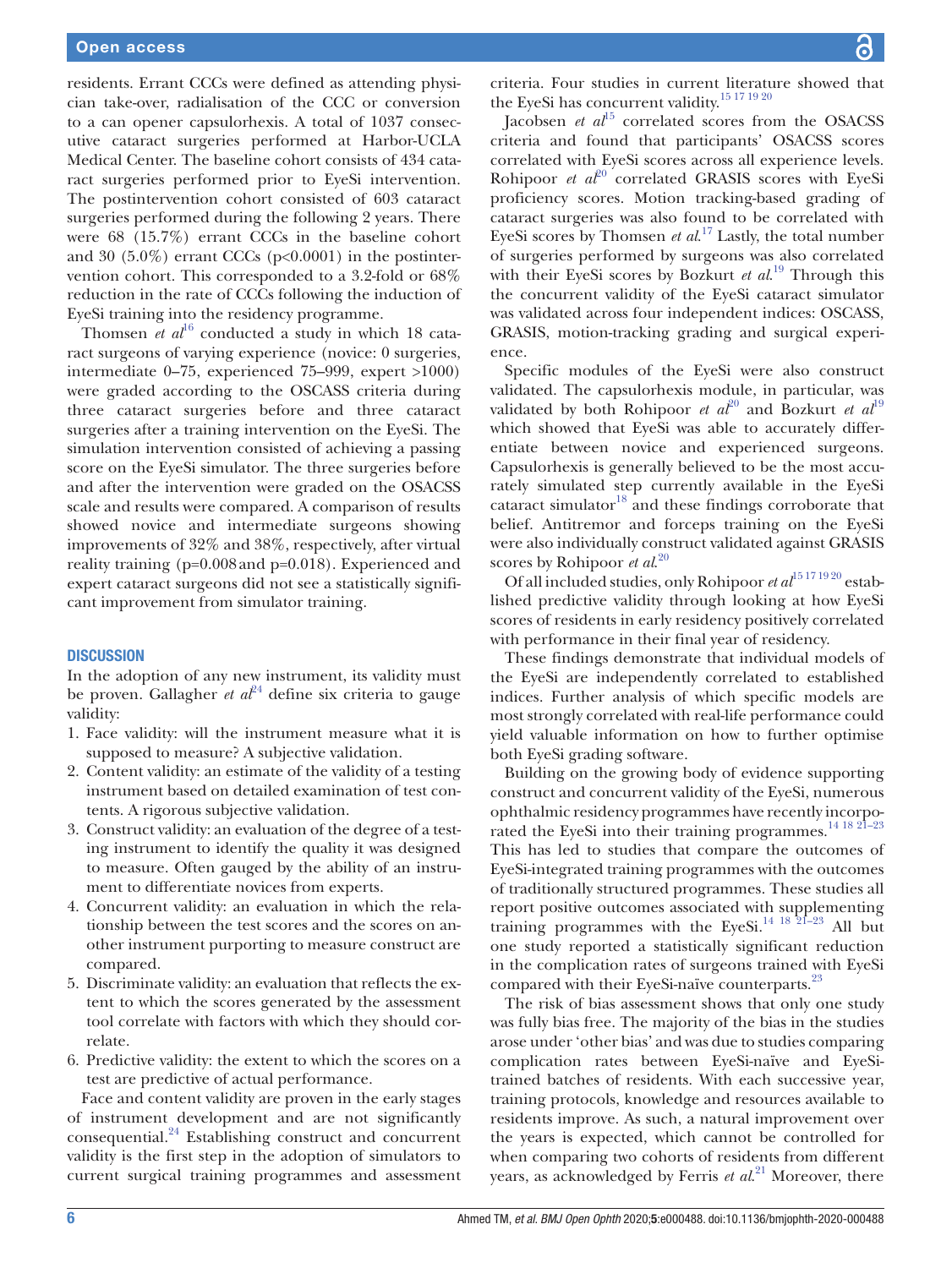exists an inherent variation in residents' skill within each year that is not neutralised due to the small sample size of trainees. Despite this bias however, all studies generally ranked low in bias risk and adhere to acceptable reporting standards.

Moving forward, the projected impact that adoption of the EyeSi can have on training programmes lies in its potential for improving patient safety and the earlier competency gains of surgical trainees. Under traditional training models, patients' eyes serve as a training ground for residents in training.<sup>[9](#page-8-6)</sup> Cataract surgery conducted by trainee surgeons is associated with increased complication rates. $25$  With EyeSi it may no longer be necessary to compromise on patient safety in order to facilitate resident training. The EyeSi allows for residents to gain hands-on equipment and situational experience. This simultaneously shifts the learning curve of phacoemulsification towards the safe and controlled environment of the simulator where complications do not result in harm to patients. Of the studies evaluating complication rates, four of five also showed significantly decreased complication rates by residents who trained on the EyeSi prior to conducting real-life operations.<sup>[14 18 21 22](#page-8-12)</sup> This shows how the EyeSi objectively improves patient health outcomes by foregoing both the learning curve in a controlled environment and by training surgeons who go on to have lower complication rates. Meanwhile, the four construct validity studies unanimously showed that the EyeSi simulator realistically simulated many aspects of cataract surgery for the trainee.<sup>[15 17 19 20](#page-8-13)</sup> This proves that the EyeSi also does not compromise on the quality of resident training.

A big hurdle in wider adoption of high fidelity simulation training, particularly in low-income and middle-income countries, is the significant initial cost of purchasing a simulator as well as the ongoing maintenance and upgrade costs: the purchase cost of an EyeSi is  $\sim$ £100 000–£150 000, with ongoing maintenance costs in the region of £5000–£10000 per year for the cataract module only. There may also be additional costs of upgrading modules that undergo iterative improvements.

These costs may be mitigated in a number of ways: share with other teaching programmes within the same institution where additional EyeSi modules can be acquired, for example, the vitreo-retinal module, in effect sharing the acquisition cost. The cost of acquisition for an individual centre could further be diluted by sharing the simulator with other institutions in designated regional training centres. Pooling resources allows a number of trainees to undergo simulation training as an introductory step prior to intraocular surgery. This has the additional benefit of aligning divergent training programmes in a region to a similarly high level of standardised basic training.

The cost of simulation also needs to be balanced against the long-term cost benefits of dealing with fewer per-operative complications, and the sequelae of complications. The undoubted safety benefit to patient not

being on a trainee's learning curve may not be something that can be easily costed in a tangible fashion.

Discussions among surgical trainers in the UK in recent years report fewer trainee complications which is resulting in a greater prominence of simulation training rather than wet-lab training prior to intraocular surgery within many training programmes in the UK $^{21}$  Because of this, many regions in the UK are adopting the above model and it will be interesting to note whether these anecdotal reports are reflected in the upcoming Royal College's National Ophthalmology Database audit, and whether the complication rates differ between simulation-induced trainees and the rates of trainees prior to simulation training.

#### Strengths and limitations

A strength of this study is that in our understanding it is the first systematic review conducted on simulator training in cataract surgery within the past 6 years.<sup>[12 26](#page-8-10)</sup> Given the novelty of this technology and the volume of new studies published on it, this represents a significant interval which requires review. Second, the study is conducted as per the Preferred Reporting Items for Systematic Reviews and Meta-Analyses guidelines. $27$  A limitation of this study is that unpublished literature was not searched for which may have led to only studies reporting positive results being selected due to selective reporting bias. The second limitation is the lack of current studies comparing EyeSionly training regimes against traditional-only training regimes to truly gauge how much of the improvement is due to EyeSi training. This is crucial as current studies subject their intervention groups of trainees to EyeSi training in addition to the same traditional-only training their controls also undergo. This results in the intervention cohorts having greater net training hours than the control cohorts. It stands to reason that the addition of any supplementary training programme will bring about some improvement in trainee performance. This confounds the degree to which the noted improvement in the intervention cohorts may be credited to EyeSi.

#### **CONCLUSION**

In this systematic review of the available literature, the EyeSi simulator has shown to be a tool that can accurately assess surgeon proficiency. Risk of bias analysis of included studies also ruled out any significant bias that may have influenced the conclusions made in this review. Moreover EyeSi has also shown to augment current resident training programmes with evident improvements in patient outcomes in cataract surgery. It may be argued that simulated surgery moves the learning curve of manipulating instruments within the anterior chamber to a simulated environment away from patients, reducing the risk of harm. As technology continues to improve further, surgical training must embrace and incorporate simulation technology in training.

Contributors MARS conceived the idea for the article. TMA conducted the literature search and drafted the manuscript. MARS and BH edited the manuscript. MARS was the guarantor.